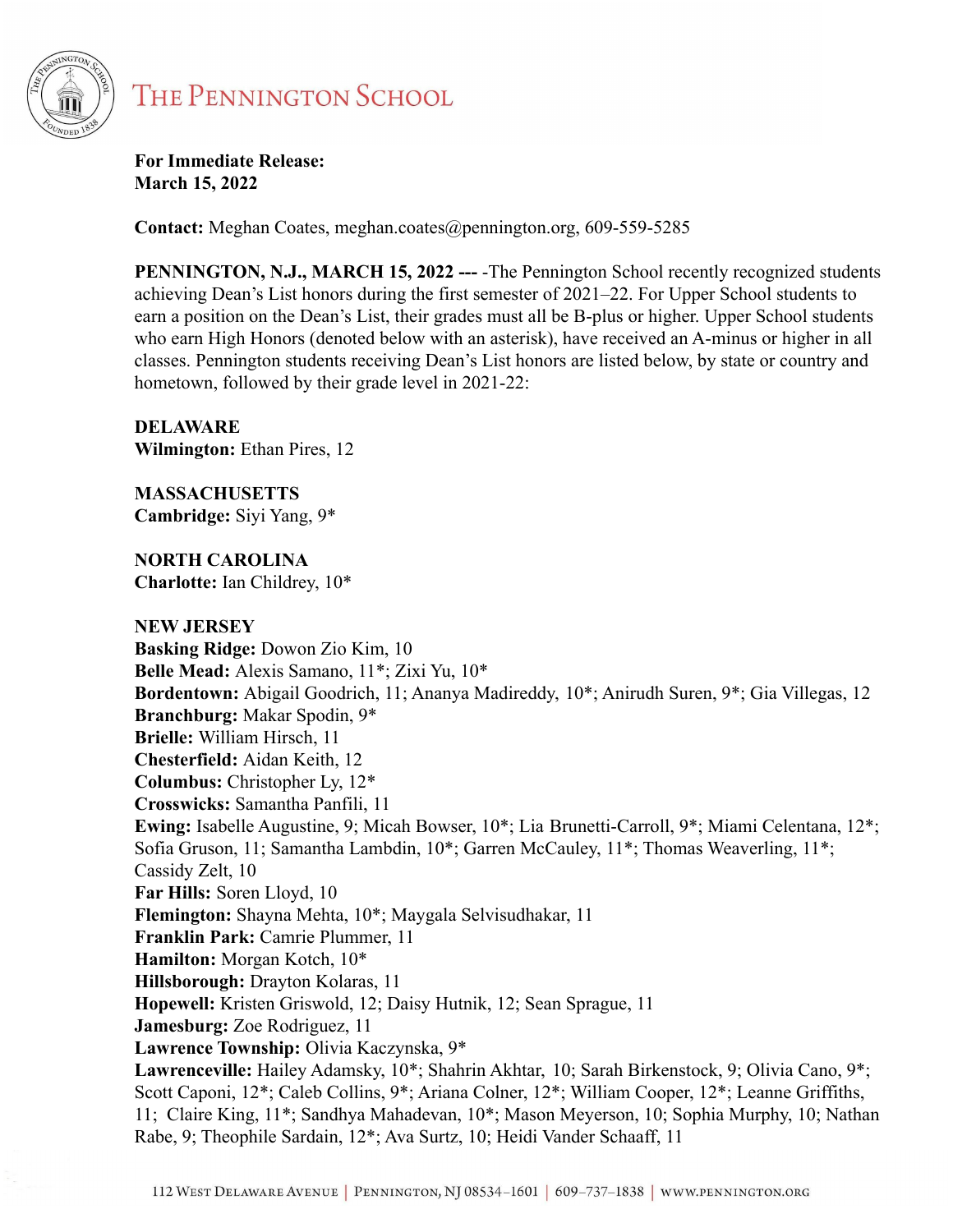

**Madison:** Jane Cormier, 12\* **Maplewood:** Adam Fisher, 10 **Millstone Township:** Stella Davino, 11 **Monmouth Junction:** Mia Seyfarth, 10\* **Monroe:** Akshay Arun, 12\* **Monroe Township:** Suhani Gharia, 11 **Morristown:** Mia Gorczynski, 12\*

**Pennington:** Isabel Adams, 11; Marie Ancil, 9\*; Anna Basile, 9; Simonne Blunt, 9\*; Alexander Brackin, 10; Phillip Brackin, 12; Mei Mei Castranova, 10; Maxwell Close, 12; Thomas Craig, 10; Jialun Cui, 12\*; Owen Doughty, 10; Zoe Eaton, 11\*; Dawson Ennis, 11; Ishan Gupta, 10; Lucinda Harding, 12\*; Emily Howe, 10\*; Grace Irizarry, 11; Kiernan Karp, 10\*; Deethya KarthikVatsan, 9\*; Luke Kavulich, 12\*; Shinyi Li, 10\*; Merrick Liu, 12\*; Anne Long, 11; Mateo Lopez-Castro, 12; Zachary Merritt, 12; Sanjana Padmanabhan, 10; Dhruv Ramaswamy, 9; Christopher Sirolly, 11\*; Elena Sperry-Fernandez, 11; Lydia Sperry-Fernandez, 9; Matthew Tracy, 12; Gracen Ward, 11\* **Piscataway:** Nkechinyelum Nwoye, 10\*

**Plainfield:** Chisom Okeoma, 9

**Princeton:** Chloe Boocock, 12\*; Alex Burton, 9; Adrianna D'Agati, 9; Lauren Decker, 11; Pepper deTuro, 12; Piper Dubow, 11; Jonathan Eaton, 12; Nina Feder, 9\*; Liam Goldstein, 12\*; Gordon Grandbouche, 11\*; Mari Grandbouche, 9\*; Benjamin Graziano-Kastner, 10; Tess Hanewald, 9; Jonah Heimann, 11; Luke Jeanes, 12; Maggie McKee, 11\*; Maya Meehan-Ritter, 10\*; Natsuki Miller, 10\*; Elena Nechay, 11; Daniel Sampaio, 12; Thomas Sharkey, 9; Alice-Mithali Singh, 9\*; Dingtong Zou, 9\*

**Princeton Junction:** Jack Bluni, 10; Jenna Bluni, 12; Olivia Davis, 10; Yuda Li, 11\*; Caroline McGraw, 9\*; Summer Partridge, 11

**Robbinsville:** Lorenzo Amico, 12; Sophia Farajallah, 10\*

**Skillman:** Mia Cresti, 12; Beatrix Kim, 11; Gloria Liu, 11\*; John Shamsey, 10; Samuel Shamsey, 12

**South Orange:** Adina Gregson, 10\*

**Stockton:** Elwyn Evans, 9\*; Devan Tirendi, 9

**Summit:** Charlotte Reinhardt, 10

**Titusville:** Alexander Botero, 11\*; Jeriah Mickens, 12

**Trenton:** Polaris Hayes, 10\*; Praslin Hayes\*, 10; Ian Huizer, 11; Chloe McKain, 11\*; Isaiah Muse, 12\*; Vanessa Samayoa-Ramos, 9\*; Sadie Wright, 11

**Weehawken:** Andrew Rosa, 11\*

**West Orange:** Paloma Szyfer, 10

**West Windsor:** Olivia Bottomley, 12; Lukas Gessner, 12; Avani Prakash, 12\*

## **NEW YORK**

**New York:** Edward Molner, 10\*

## **PENNSYLVANIA**

**Huntingdon Valley:** Perri Rubin, 11

**Langhorne:** Benjamin Clabbers, 11; Arden Galvelis, 9; Ruby Grisin, 12

**New Hope:** Maggie Clarke, 11\*; Nicolette Kirikian, 10\*; Kendall Malmros, 10\*; Michela McCagg, 9; Michael Salak, 12; Kathryn Shipley, 10; Avery Sichel, 12\*; Lia Taranto, 10\*; Makenna Urbanek,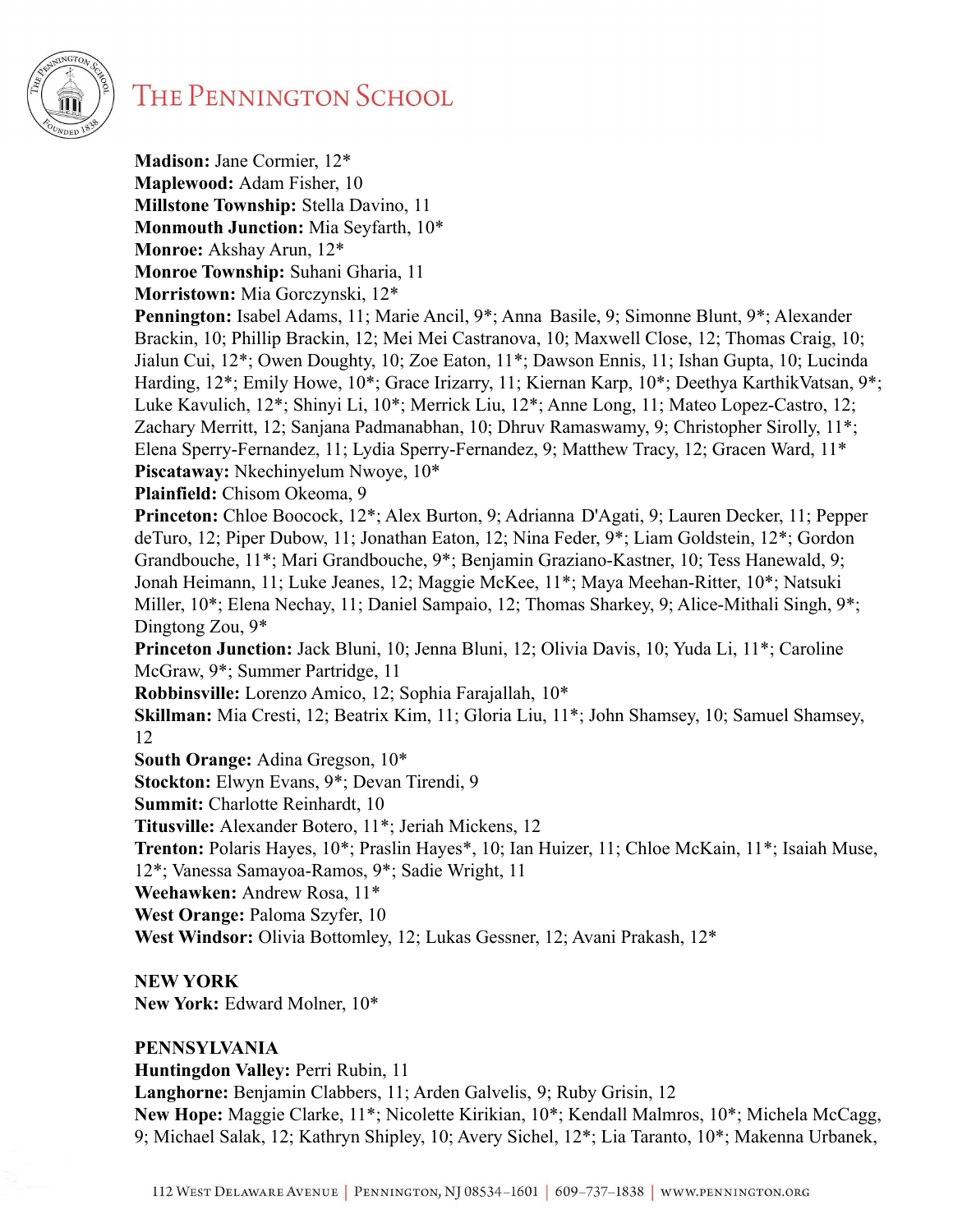

#### 12\*

**Newtown:** Christopher DeLellis, 11\*; William Hyndman, 10\*; Grace Kantra, 11\*; Kurt Kennedy, 12\*; Gavin Leeds, 10\*; Eliza O'Neil, 9\*; Kira O'Neil, 12\*; Aidan Petolillo, 11 **Philadelphia:** Catie Kain, 10 **Washington Crossing:** Layten Hoffman, 9\*; Caleb Li, 10\* **Yardley:** Harper Beck, 9; Isabella Fermo, 11\*; John Fermo, 9; Maxwell Gibbard, 12; Kyle

Meinhart, 11; Benjamin Pearlberg, 9\*; Francesca Pendus, 11\*; Shane Tomlinson, 9\*; Zachary Tomlinson, 11\*; Sindhu Yaramosu, 12\*

## **BERMUDA**

**St. George's:** Amelie Halgan, 11\*

# **CHINA**

**Beijing:** Jiayi Huang, 11\*; Dailan Xu, 11\* **Guangzhou:** Minghao Zhang, 12\* **Hangzhou:** Chi Chen, 12\*; Xinyi Ge, 12\*; Jinze Hong, 11\*; Qingcheng Li, 10\* **Nanjing:** Xiaona Zhu, 9\* **Shanghai:** Hongyi Cai, 12\*; Haichuan He, 10\*; Xinran Li, 9\*; Hengchao Xia, 10\*; Lyuxin Zhang, 12\*; Siwen Zhao, 9; Yiwei Zhu, 12\*; Yiyao Zhu, 12; Moyang Zou, 9 Shenzhen: Hexin Jiang, 12\*

## **DOMINICAN REPUBLIC**

**Santo Domingo:** Sarah Gastelbondo-Le Metayer, 9

**HONG KONG Kowloon:** Sung Min Hwang, 11

**HUNGARY Budapest:** Reka Doczi, 11

**MEXICO Mexico City:** Ana Esparza Pizano, 9\*; Maria Esparza Pizano, 9\*

**SOUTH KOREA Seongnam:** Yeunsoo Jung, 11\*

**SWITZERLAND Bern:** Corsin Casty, 11\*

**VIETNAM Hanoi:** Anh Nguyen, 11\* **Ho Chi Minh City :** Hieu Nguyen, 12

The Pennington School is an independent coeducational school for students in grades 6 through 12, in both day and boarding programs. The curriculum is college preparatory, with an emphasis on